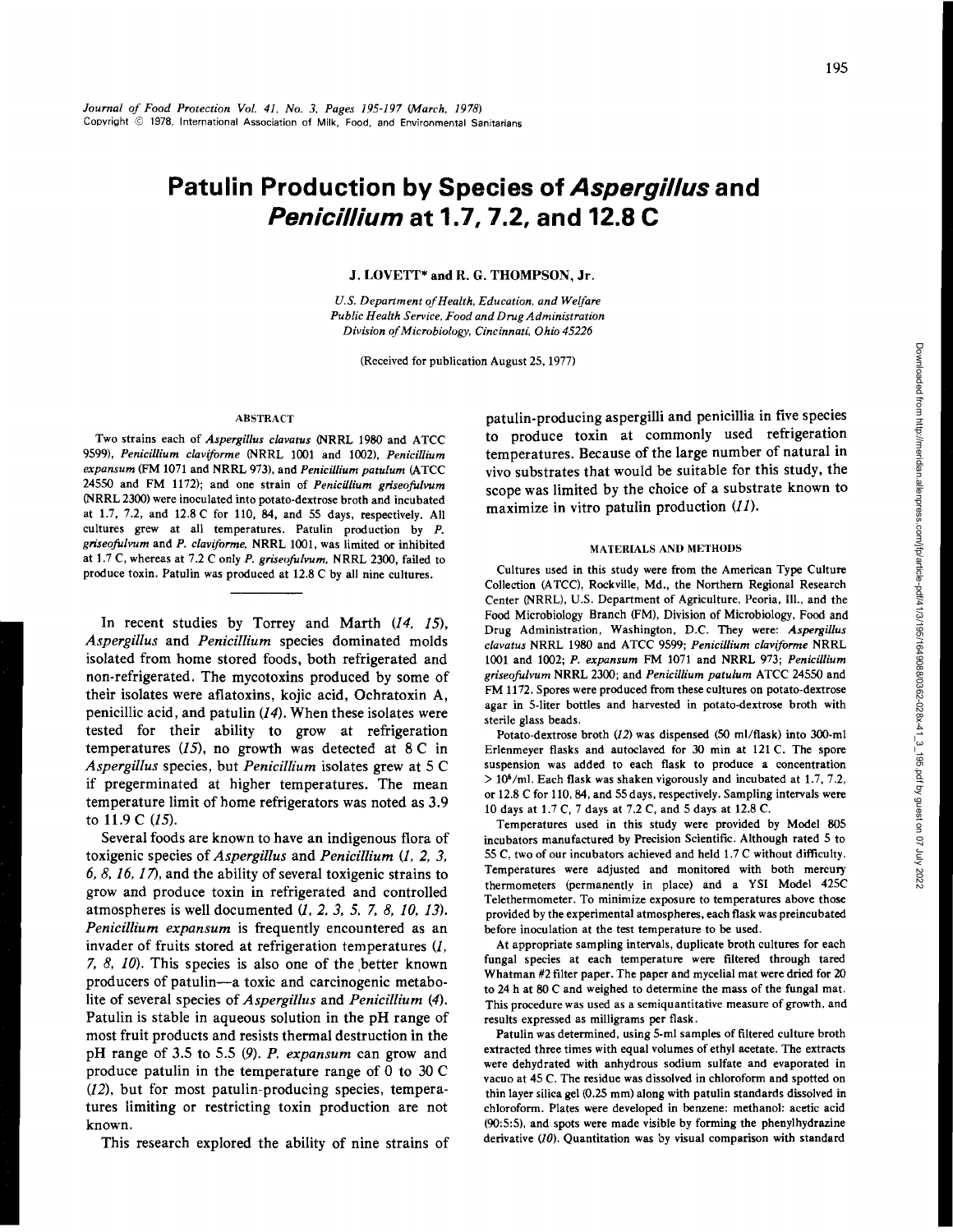spots. The lower detection limit of the procedure was  $0.1 \mu\text{g/mL}$ . Positive results are reported as micrograms per milliliter, and negative results as  $\leq 0.1 \mu g/ml$ .

### RESULTS AND DISCUSSION

All cultures germinated and grew at all temperatures. Maximum growth occurred at the highest incubation temperature (12.8 C) in only three cultures: *P. griseofulvum* NRRL 2300, *A. clavatus* NRRL 1980, and *P. expansum* NRRL 973. In all others, growth at 7.2 C was better than or equal to that of the other two temperatures. Growth was suppressed at 1.7 C in P. *griseofulvum* NRRL 2300, and *P. patulum* ATCC 24550. The data are summarized in Fig. 1.



Figure 1. *Maximum culture growth in milligrams per flask.* 

All cultures except *P. claviforme* NRRL 101 and *P. griseofulvum* NRRL 2300 produced  $>50 \mu g/ml$  of patulin at all temperatures. Both of these exceptions produced appreciable levels of toxin at 12.8 C but not at 7.2 nor 1.7 C. In contrast, *A. clavatus* ATCC 9599, *P. expansum* FM 1071, and *P. patulum* FM 1172 accumulated the highest toxin concentration at the lowest growth temperature (1.7 C). *A. clavatus* NRRL 1980, *P. claviforme* NRRL 1002, *P. expansum* NRRL 973, and *P. patulum* ATCC 24550, accumulated the highest concentration of toxin at 7.2 C. These data are presented in Fig. 2.



Figure 2. *Maximum patulin concentration in micrograms per milliliters culture broth.* 

Table 1 gives times at which initial patulin detection, maximum toxin concentration, and maximum culture growth occurred. Maximum patulin concentration usually coincided with or followed closely maximum growth. As expected, there was considerable variation in growth and toxin production rates, both between species and between strains within a species. The most important data presented are those showing time of initial toxin detection. Patulin was detected first from 10 to 80 days at 1.7 C, 7 to 28 days at 7.2 C, and 5 to 35 days at 12.8 C. While time for maximum toxin accumulation did not coincide with initial detection, these data show that at all temperatures used, the potential for production of patulin during short (5 to 10 days) holding periods exists.

These results show the ability of all the *A. clavatus, P. expansum,* and *P. patulum* cultures and one of two *P. claviforme* cultures to produce large amounts of patulin on a suitable substrate held at the most frequently used refrigeration temperatures. The potential exists for substantial patulin production by both primary invaders such as *P. expansum* and *P. claviforme* and opportunis-

|  | TABLE 1. Time required for patulin detection, maximum patulin concentration, and maximum culture growth |  |  |  |  |  |  |  |
|--|---------------------------------------------------------------------------------------------------------|--|--|--|--|--|--|--|
|--|---------------------------------------------------------------------------------------------------------|--|--|--|--|--|--|--|

|                        | Day patulin initially detected |               |        | Day patulin maximum detected |           |        | Day maximum culture mass detected |       |        |
|------------------------|--------------------------------|---------------|--------|------------------------------|-----------|--------|-----------------------------------|-------|--------|
| Culture identification | 1.7C                           | 7.2 C         | 12.8 C | 1.7C                         | 7.2 C     | 12.8 C | 1.7 C                             | 7.2 C | 12.8 C |
| A. clavatus            |                                |               |        |                              |           |        |                                   |       |        |
| <b>NRRL1980</b>        | 30                             | 14            | 15     | 100                          | 63        | 35     | 100                               | 63    | 25     |
| <b>ATCC 9599</b>       | 80                             | 21            | 10     | 100                          | 77        | 55     | 100                               | 63    | 40     |
| P. claviforme          |                                |               |        |                              |           |        |                                   |       |        |
| <b>NRRL1001</b>        | 40                             | 28            | 5      | 100                          | 28        | 20     | 80                                | 49    | 20     |
| <b>NRRL1002</b>        | 10                             | $\mathcal{I}$ | 5      | 50                           | 42        | 30     | 50                                | 35    | 30     |
| P. expansum            |                                |               |        |                              |           |        |                                   |       |        |
| FM 1071                | 30                             | 14            | 5      | 100                          | 35        | 40     | 70                                | 42    | 20     |
| <b>NRRL 973</b>        | 50                             | 14            | 5      | 100                          | 70        | 25     | 110                               | 49    | 35     |
| P. griseofulvum        |                                |               |        |                              |           |        |                                   |       |        |
| <b>NRRL 2300</b>       | ND <sup>a</sup>                | <b>ND</b>     | 35     | ND                           | <b>ND</b> | 55     | 80                                | 70    | 50     |
| P. patulum             |                                |               |        |                              |           |        |                                   |       |        |
| <b>ATCC 24550</b>      | 20                             |               | 5      | 80                           | 42        | 20     | 70                                | 42    | 20     |
| FM 1172                | 30                             | 14            |        | 80                           | 28        | 30     | 80                                | 35    | 20     |

a<sub>None</sub> detected.